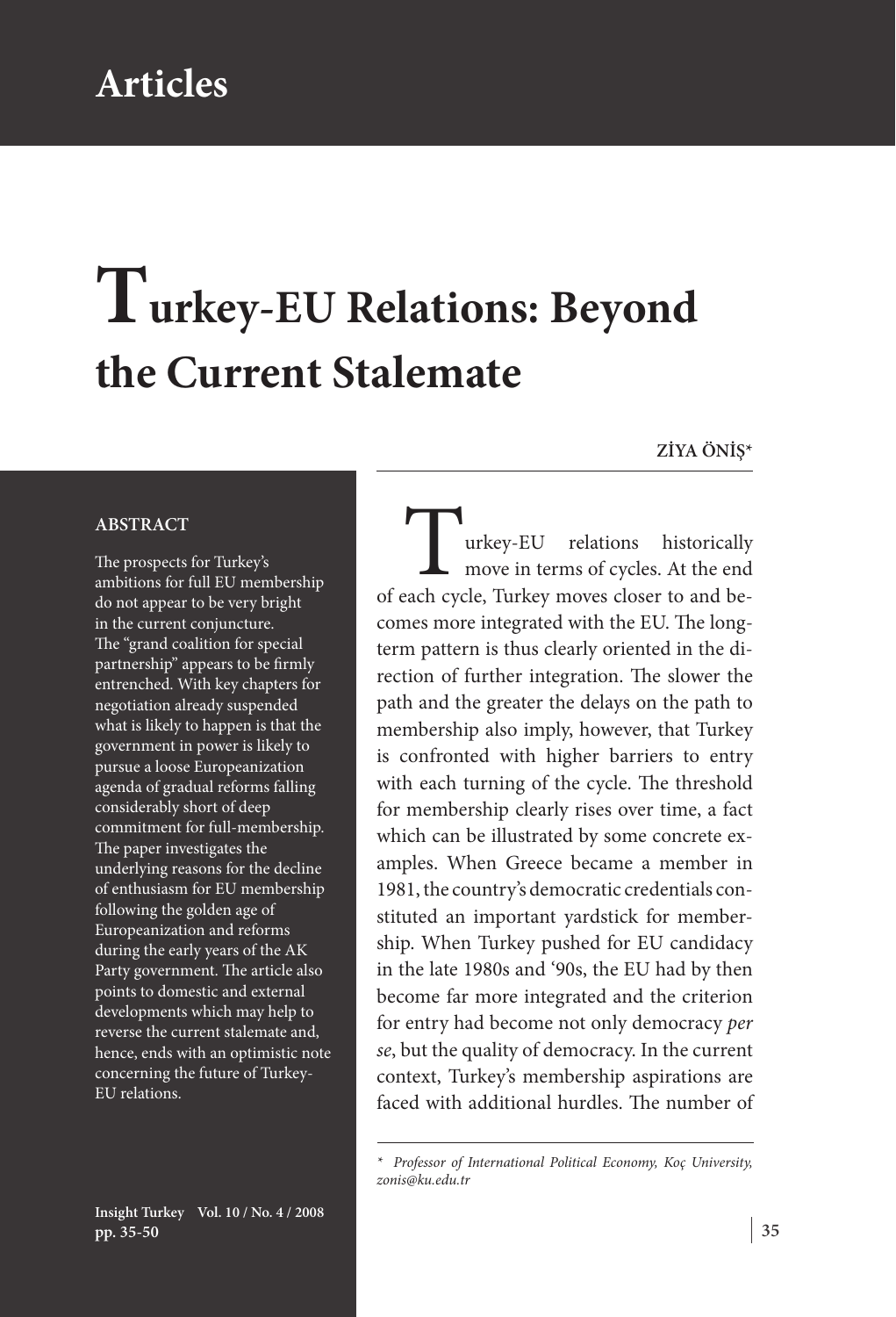Membership in the EU is an objective that cannot be easily dismissed in favor of alternative scenarios based on notions of privileged partnership

EU members has dramatically increased over time; ultimately all twenty-seven present members will have to endorse full membership. Furthermore, the EU appears to have reached the limits of top-down, elite-driven projects. Today, public opinion and citizen participation

are crucial, and are likely to become increasingly more important over time. This means that Turkey needs to cultivate not only elite support, but also support at the level of the individual citizens of Europe in order to accomplish its long-term goal of EU membership.1

This line of argument clearly suggests that there is a strong case for accelerating Turkey's push for EU membership and the associated reform process. Yet, in the current context, Turkey-EU relations have reached a certain stalemate. What we observe now is the emergence of a kind of grand coalition for special partnership which is strongly rooted both in Turkey and in Europe. This grand coalition appears to be rather insurmountable for the foreseeable future. The objective of the present paper is to explain the paradox of how Turkey-EU relations ended up with the current stalemate following the golden age of Europeanization and reform, particularly during the early years of the AK Party government, reaching a climax with the decision to open negotiations with Turkey in December 2004. The paper looks to the future and tries to single out a possible mix of external and domestic influences which might help to revitalize Turkey's EU membership process.

There is no doubt that Turkey will continue to be an important regional power even without attaining EU membership. Failure to achieve EU membership will not mean a collapse of the Turkish economy or of Turkish democracy. A central premise of the present essay, however, is that membership in the EU holds very significant benefits for Turkey and represents the first-best solution. Therefore, it is an objective that cannot be easily dismissed in favor of alternative scenarios based on notions of privileged partnership. EU membership is important to Turkey for three interrelated reasons. First, the Turkish economy will be in a much stronger position in the presence of a strong, long-term EU anchor. Indeed, it is important to emphasize that the principal benefits of membership, such as access to redistributive funds and related EU programs, as well as the gains that are likely to accrue from participation in the internal EU market, actually materialize after the country's accession as a full member. It would be interesting to refer to the experience of Eastern Europe where Euro-skepticism grew during the transition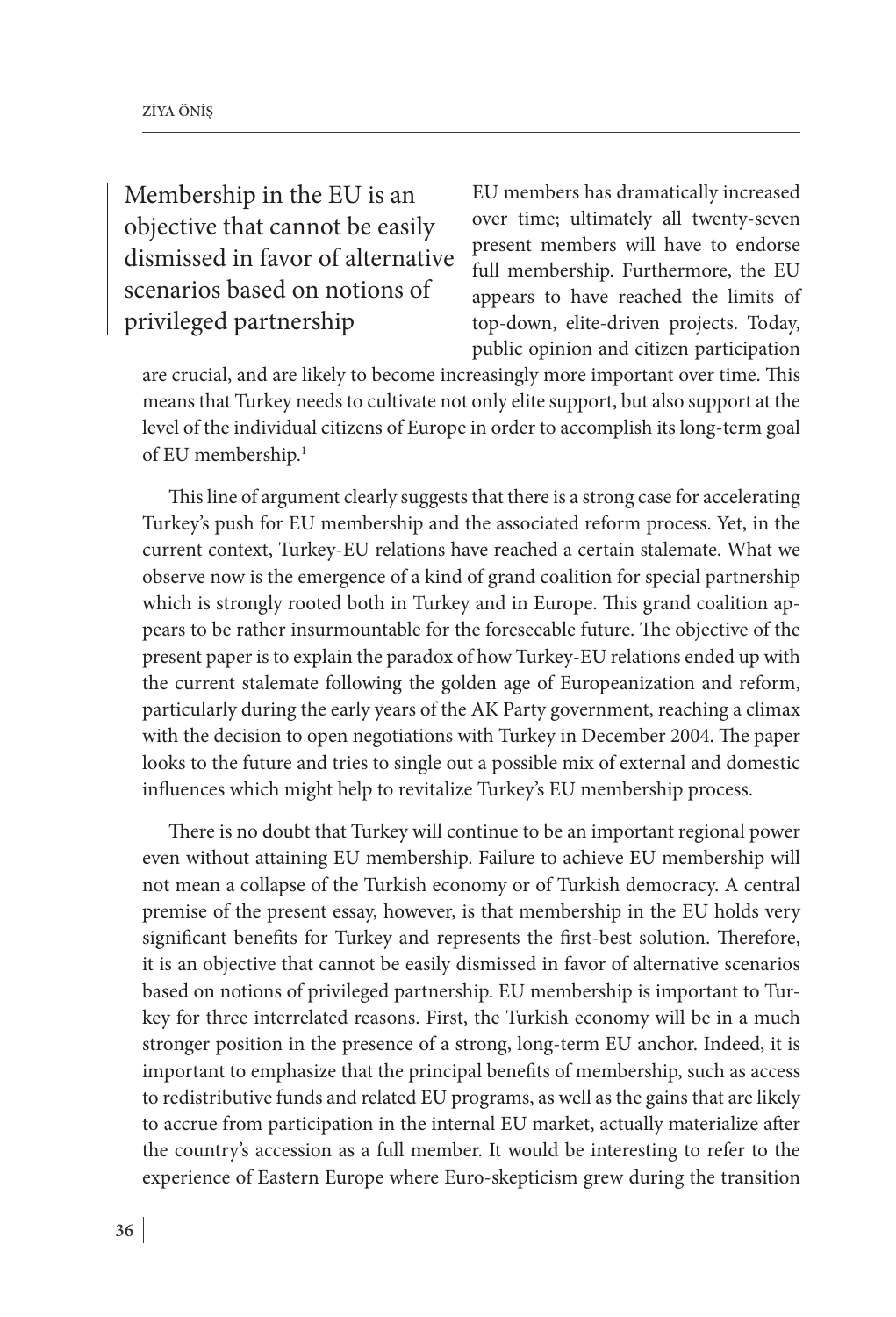period, but actually declined after full accession in the post-2004 era. Secondly, the process leading to full membership will have quite dramatic consequences for the quality of Turkey's democratic regime. Turkish democracy, in spite of the important reforms that have been implemented in recent years, still falls short – by a considerable margin – of being a fully-consolidated liberal democracy. Thirdly, Turkey's foreign policy strengths based on soft power will be significantly enhanced if Turkey is able to act collectively with the EU, as opposed to developing a series of bilateral relations with its neighboring countries.

#### **From a Vicious to a Virtuous Cycle: The Golden Age of Europeanization in Turkey**

Arguably the process of "Europeanization" in Turkey in the formal sense of the term, meaning a process of interrelated economic and political reforms in line with EU conditionality, dates back to the process leading up to the inception of the Customs Union by the end of mid-1995. The Customs Union was important in terms of accelerating the process of trade liberalization in Turkey which had started back in 1980, and was also instrumental in promoting an important set of regulatory and democratization reforms.<sup>2</sup> Yet, in retrospect, it is fair to argue that Turkey-EU relations during much of the 1990s were faced with what Mehmet Uğur has aptly described as "the anchor-credibility dilemma."3 In the absence of the full membership signal, the EU was not powerful enough to generate a deep commitment for macroeconomic stabilization and reforms on the part of Turkey's political elites. Similarly, the failure of the Turkish political elites to deal with endemic political and economic instability, in turn, raised fundamental question marks from the EU perspective concerning Turkey's commitment to the goal of Europeanization. The outcome was a vicious circle.

Given this background, the Helsinki Decision of the European Council in December 1999 was critical in the sense that, for the first time, Turkey was recognized as a candidate country for full membership. The decision provided a powerful incentive for reform. Coupled with the impact of the deep economic crisis that Turkey experienced in February 2001, the EU process became particularly important in creating the mix of conditions and incentives necessary for largescale economic reforms. Especially in the post-crisis era, Turkey experienced a kind of virtuous cycle of mutually reinforcing democratization processes and economic reforms rather similar in nature to the kind of transformations that the EU's Southern European members, such as Spain, Portugal and Greece, had experienced during the 1980s, and that the Eastern European members like Poland, Hungary, and the Czech Republic had gone through during the prior wave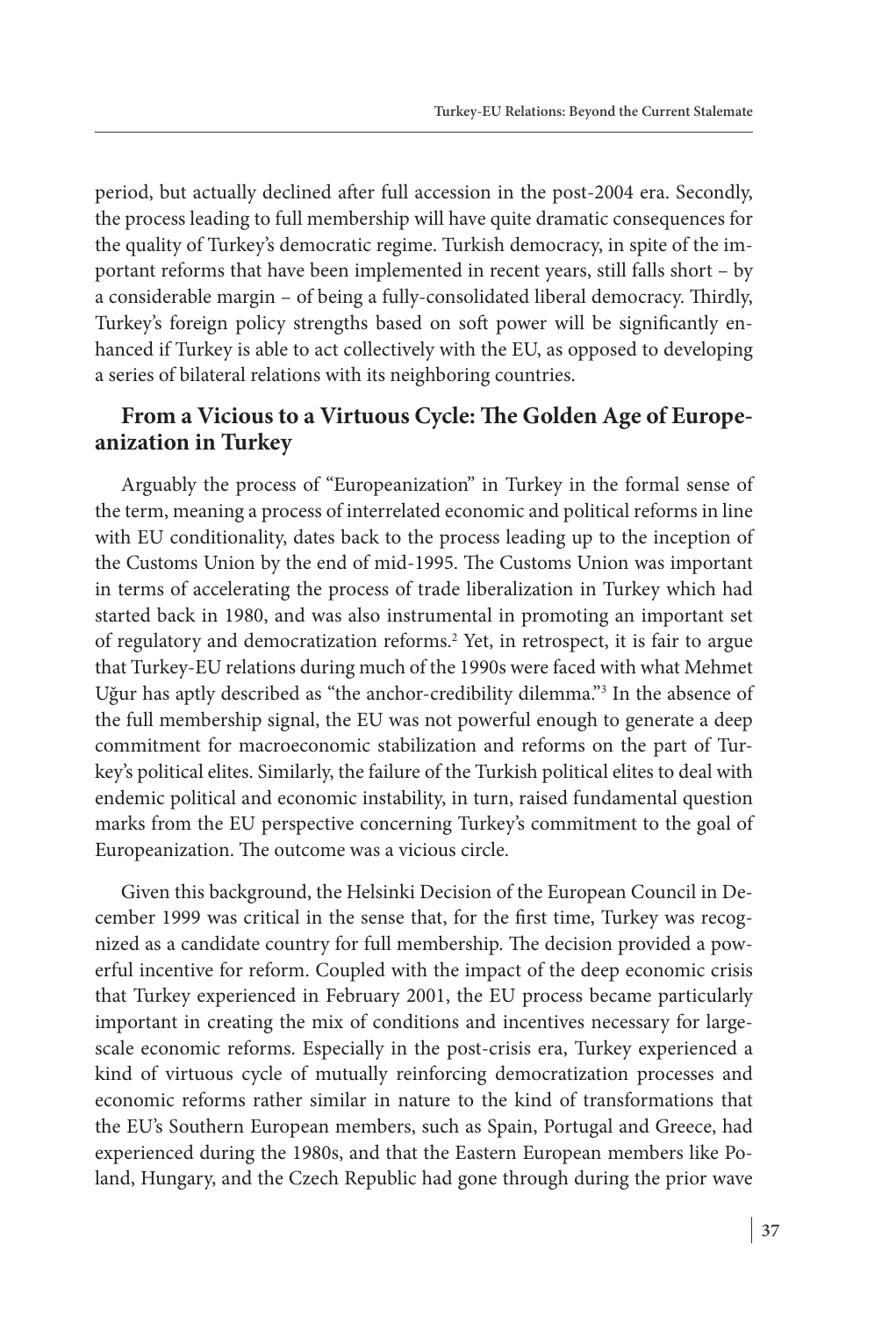Negative and ambiguous signals originating from the EU and "the West" in general were of critical importance in swinging the pendulum away from Turkey's Europeanization drive

of Eastern enlargement in the course of the 1990s and the early 2000s. Although we have identified a series of important turning points in Turkey's recent, formal Europeanization process, such as 1995, 1999 and 2001, most analysts would agree that perhaps the golden age was the period extending from the summer

of 2002 – marked by the parliamentary passage of a dramatic reform package during the period of the DSP-MHP-ANAP coalition government – to October 2005, when accession negotiations were formally opened. The golden age period, by and large, corresponded to the early years of the AK Party government. In spite of initial fears concerning the party's Islamist origins and credentials, the AK Party proved to be both moderate and reformist in orientation. Indeed, the AK Party government during this period displayed a vigorous commitment to implementing the Copenhagen criteria both in the economic and political realms. As a result, the European Council at its December 2004 Summit in Brussels decided to open the negotiation process without delay. This is something that few people, even close observers of Turkey-EU relations, would have expected back in December 1999 when Turkey was announced as a candidate country but the prospect of membership appeared quite distant. The Brussels decision of 2004 clearly underlined the rapid pace of transformation and reform that Turkey had experienced during the golden age period.

The EU membership process in Turkey during this period had a profound impact in three interrelated areas. The first key area was the economy. The Turkish economy in the post-crisis era experienced one of its most successful phases of growth. Fiscal and monetary discipline was established and inflation was reduced to single digit levels for the first time for several decades. Important institutional reforms helped to create a relatively autonomous central bank and a more robust banking and financial system which created stability conducive to long-term growth. Moreover, Turkey, for the first time in its recent economic history, started to attract considerable amounts of foreign direct investment. The prospect of EU membership was critical in terms of providing the kind of longer-term anchor which the IMF program alone could not accomplish.4 Moreover, the EU process played a central role in providing a focus for a program of reforms and the motivation needed for different groups in society to rally around the reform program. The fact that Turkey's foreign direct investment boom effectively started in 2005, following the decision to initiate the formal negotiation process, constitutes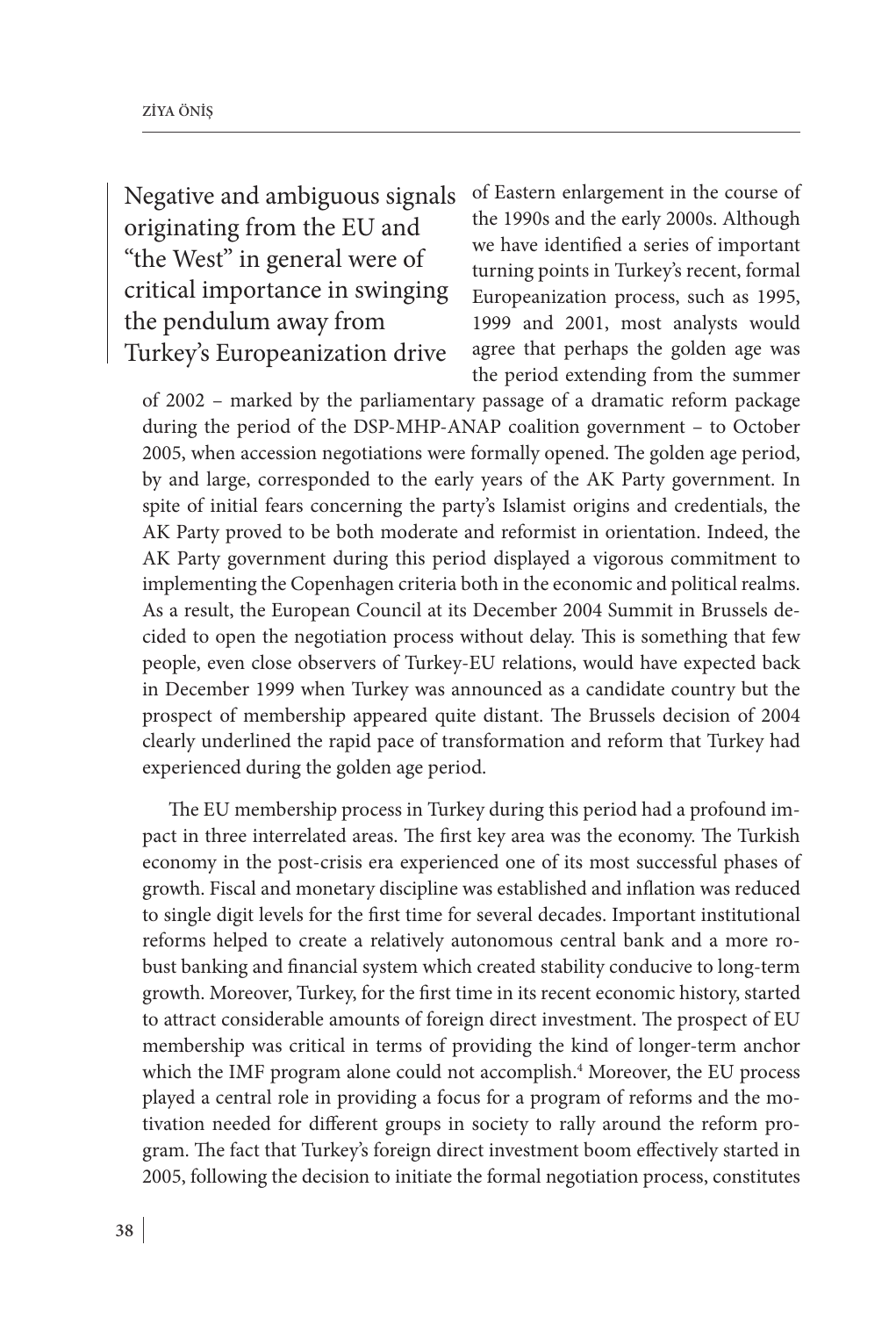further testimony to the importance of the kind of powerful signals that rapid progress in meeting the formal EU criteria helped to provide to key economic actors.

The second important manifestation of the golden age period came in the realm of democratization. Here Turkey made important strides, progressing from a formal representative democra-

The failure of the EU to fulfill its promises to the Turkish Cypriots in return for their cooperative attitude toward resolving the Cyprus conflict along the lines of the UN plan for reunifying the island came as yet another major blow

cy toward a consolidated or substantive democracy during this period. Critical reform packages introduced by the Parliament represented important advances, dramatically extending the boundaries of civil and human rights as well as the rule of law in Turkish politics. The abolition of the death penalty and the steps taken towards the recognition of Kurdish identity are particularly striking elements of reform in this context. The reform process initiated steps in the direction of a democratic solution to the Kurdish problem by offering a set of cultural rights which involved the use of the Kurdish language for education and broadcasting purposes. This rights-based discourse represented a fundamental break with what had been the dominant approach of the Turkish state elites: a tendency to view the Kurdish problem primarily in economic and security terms. There is no doubt that the kind of democratization reforms that passed through the Parliament during this period would have been inconceivable in the absence of powerful incentives and pressures from the EU, particularly given the strong resistance from nationalist circles which tended to view such reforms as an existentialist threat to the unity of the Turkish state.<sup>5</sup>

The third broad realm in which the formal Europeanization process appears to have made a profound impact is Turkey's foreign policy behavior. The emphasis of Turkish foreign policy during this period shifted quite dramatically towards the use of "soft power" resources.<sup>6</sup> Whilst the EU process constituted a centerpiece of Turkish foreign policy, there was also an explicit attempt to develop a multidimensional foreign policy, popularized by the slogan of "zero problems" with all neighboring countries.7 Indeed, there was an attempt to improve relations with all neighbors during this period, and Turkey made significant progress toward improving relations with countries such as Greece and Syria with whom Turkey had had problematic relations in the past. Similarly, significant efforts were made to develop relations with Russia and the Black Sea neighbors. This is also the period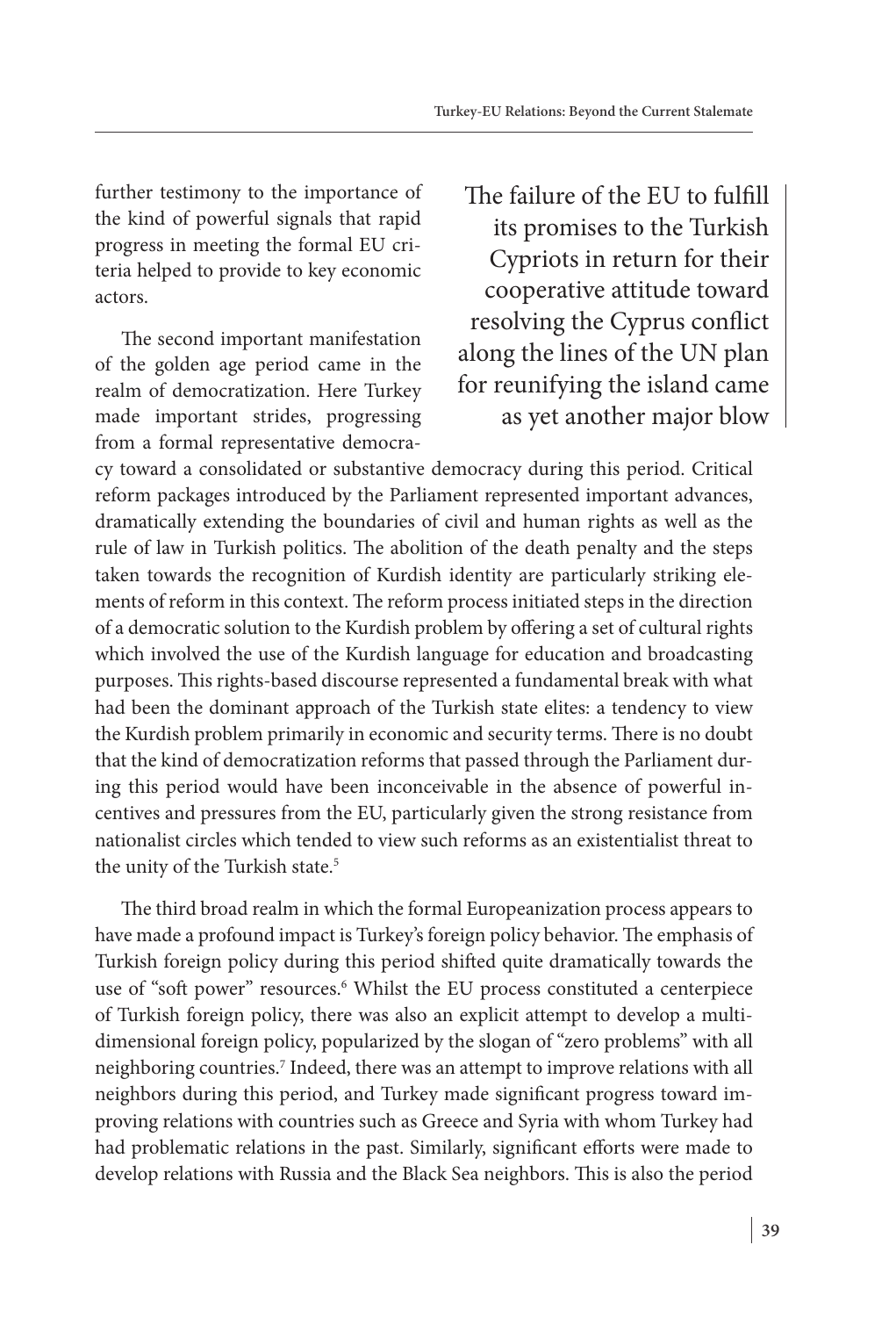The "Turkey question" is a reflection of deeper uncertainties and fears in European societies and the problems that they face in adapting themselves to the pressures of globalization

in which Turkey undertook important initiatives to improve relations with the Arab Middle East and to increase Turkish presence in the Islamic world by actively participating in the Islamic Conference Organization. Yet another striking feature of Turkey's foreign policy behavior during this period, and a central feature of the AK Party era in general, involved

the push to find an internationally acceptable solution to the Cyprus dispute along the lines of the Annan Plan. This represented quite a dramatic departure from the established policy stance of the Turkish state. What is also remarkable during this period is the democratization of foreign policy itself. Turkish foreign policy is no longer monopolized by a limited number of state actors. New actors such as business associations and civil society groups have emerged as active participants in the foreign policymaking process. Furthermore, foreign policy issues are now open to public debate, and previously fixed positions on a number of issues, including Cyprus, relations with Armenia, and Kurds in Northern Iraq, are being challenged in the process. Hence, in a nutshell, all these elements put together signify a very significant shift in the direction of Turkey's emergence as a benign regional power which would not have been possible – at least over such a limited period – in the absence of an ongoing, deep Europeanization and democratization process.8

#### **What Went Wrong? Explaining the Loss of Momentum**

In analyzing Turkey-EU relations during the AK Party era we may identify two distinct sub-phases. The first phase, from the end of 2002 to roughly the end of 2005, corresponds to the Golden Age of Europeanization in Turkey. During this period, the AK Party government built on the foundations laid by the previous coalition government and pushed single-mindedly for Turkey's full membership and the associated set of economic and democratization reforms. Although there appears to be a significant degree of continuity with respect to foreign policy activism during the post-2005 era, the second sub-phase corresponds to a certain loss of enthusiasm and commitment on the part of the government to what had previously been the focal point of Turkish foreign policy efforts, namely joining the EU as a full member. Indeed, one may go further and argue that the foreign policy stance of the AK Party government in the post-2005 era deviated from an all-out Europeanization drive, to a possible retreat, to what could be described as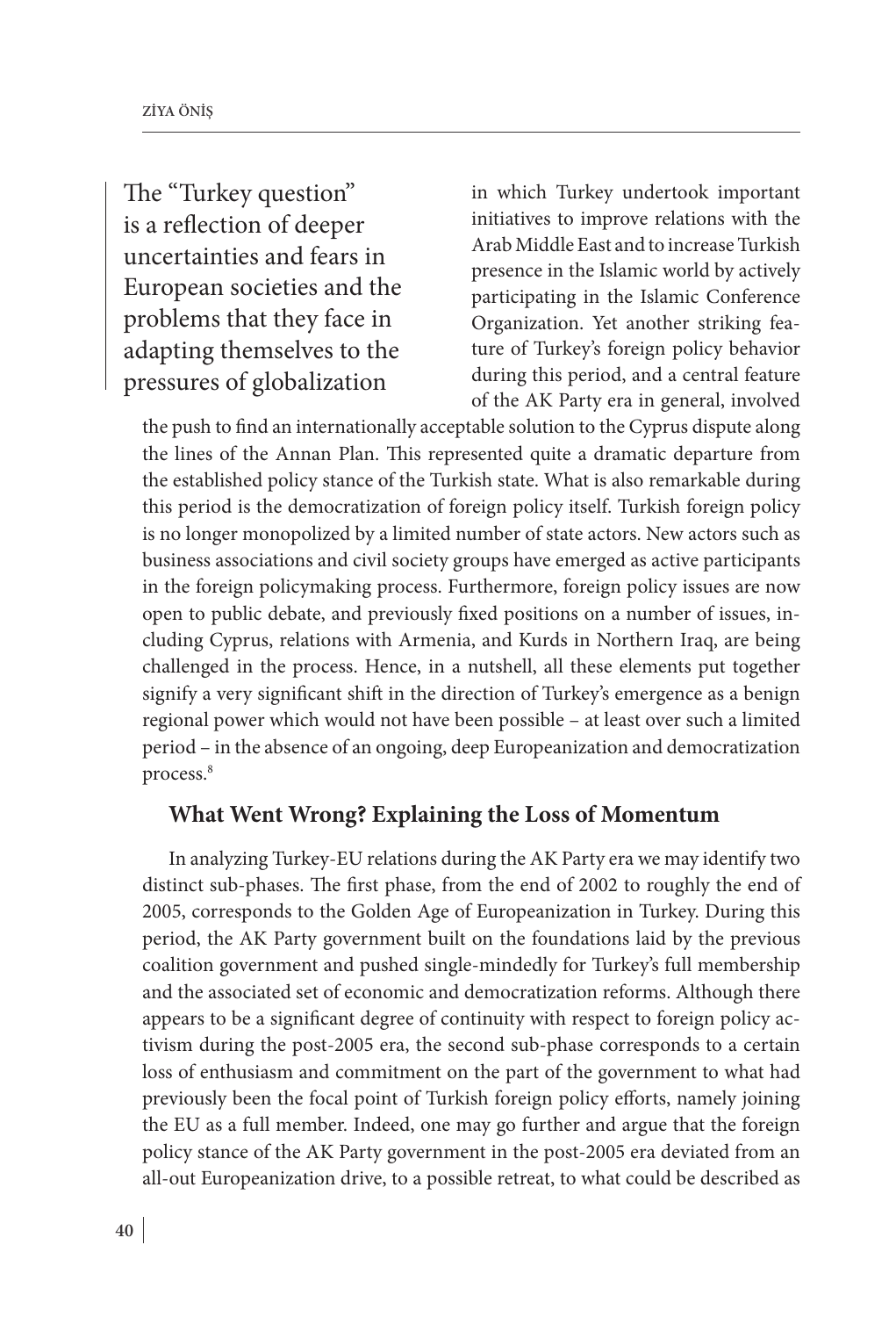a kind of "loose Europeanization" or "soft Euro-Asianism" strategy.<sup>9</sup>

To an outside observer, the loss of enthusiasm for the EU membership project in Turkey both on the part of the government and the public at large within a short space of time represents quite a paradox and deserves an explanation. Indeed, there was no single turning point, but several interrelated turning points: a number of factors were at work to bring about this dramatic change of mood both on the part of the AK Party elite as well as the public at large. The intense debate generated in the aftermath of the Brussels Summit of 2004 concerning Turkey's European credentials, particularly in core EU countries such as France and Germany, helped to initiate a serious nationalist backlash in Turkey, and strengthened the standing of anti-EU, anti-reform groups both within the state and in society at large. Turkish media representations of Europe as a monolithic bloc also contributed to this change of mood. The increasing questioning of the very basis of Turkish membership and Turkey's European credentials by influential political figures at the very core of Europe such as Sarkozy in France and Merkel in Germany at a time when the decision to open up accession negotiations had already been taken made a deep impact in terms of influencing this change of mood in Turkish domestic politics. Indeed, public support for EU membership dropped strikingly from a peak of 74% in 2002 to around 50% by 2006 and 2007.<sup>10</sup> The fact that Europe was also going through an international constitutional stalemate, as evidenced by the rejection of the proposed Constitutional Treaty in the French and Dutch referenda, injected an additional dose of pessimism. Again, media representations or misrepresentations of the constitutional crisis in Turkey contributed to growing Euro-skepticism by helping to project the EU as an unattractive, crisis-ridden project.

Some of the key decisions of the EU concerning Turkish accession also exercised a profound impact in terms of undermining enthusiasm at the elite level and among the public at large. The first of these was the clause on *the possibility of permanent safeguards on full labor mobility following Turkey's accession to the EU as a full member.*11 This clause immediately generated criticism even among the most vocal supporters of Turkey's EU membership as a clear case of unfair treatment.<sup>12</sup> Whilst a temporary safeguard on labor mobility, such as the seven year transition period on the new Eastern European members, was quite understandable, the imposition of a permanent safeguard effectively meant that Turkey would be relegated to second division status and a special partner position even if it were to become a full member.

On top of the labor mobility issue, the failure of the EU to fulfill its promises to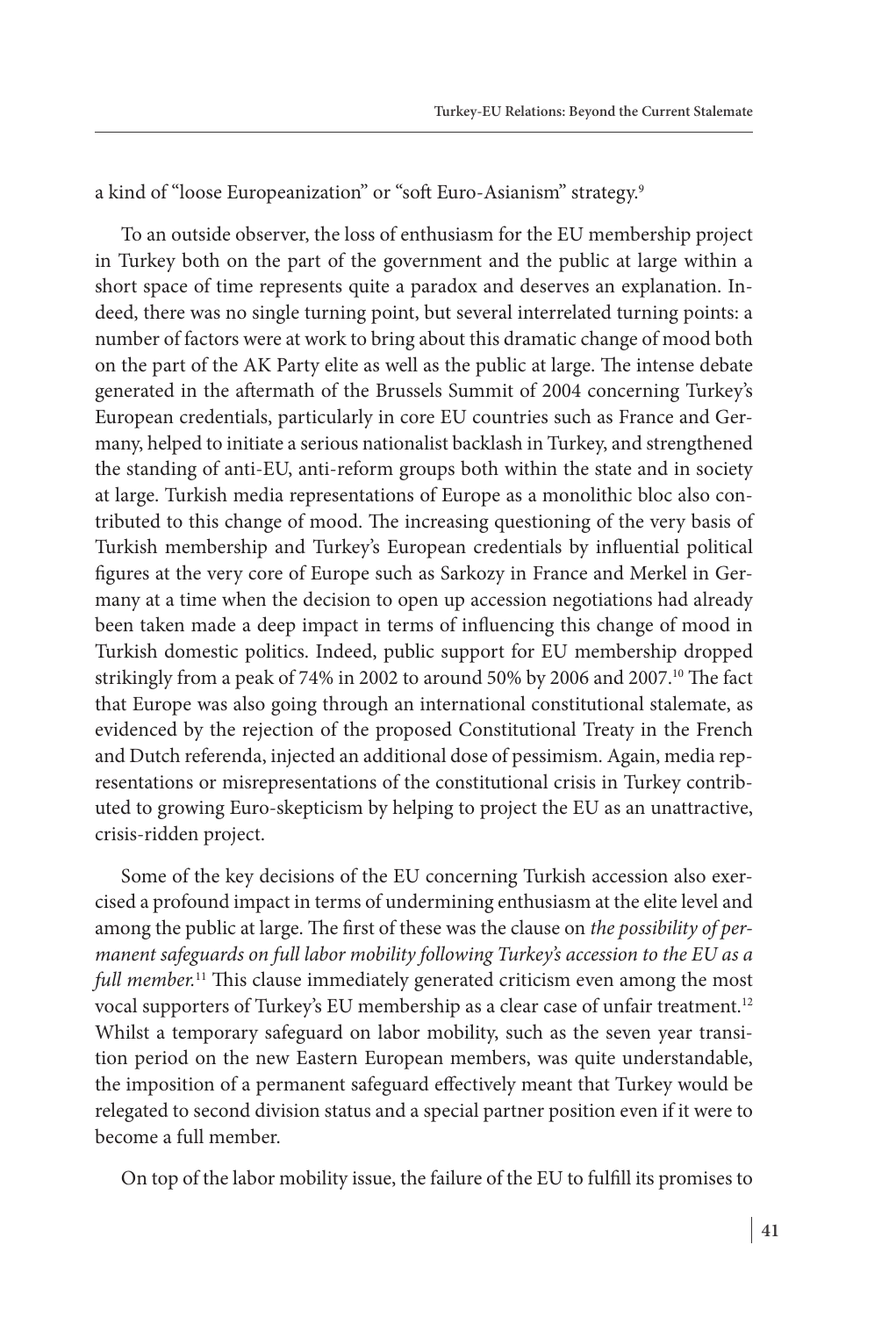Euro-skeptics in Turkey feel that European integration and its associated conditions will tend to undermine the unity and the secular nature of the Turkish state

the Turkish Cypriots in return for their cooperative attitude toward resolving the Cyprus conflict along the lines of the UN plan for reunifying the island came as yet another major blow. The EU's failure to deal with the Cyprus problem on an equitable basis was increasingly interpreted, even among key members of

the pro-EU, pro-reform coalition in Turkey, as yet another case of unfair treatment*.* The fact that the negotiations process was partially suspended due to the Cyprus dispute and specifically to Cyprus's failure to open its ports to vessels from the Republic of Cyprus proved to be the ultimate blow in this context. The EU's unbalanced approach to the Cyprus dispute appeared to confirm widely-held perceptions among the Turkish elites and the general public that Cyprus was being used to place yet another obstacle in the path of Turkey's full membership, the important point being that the Cyprus issue was in itself not critical and was being used as an instrument of exclusion.

The negative external environment originating from the EU front was amplified by a process of steady deterioration in relations with the United States, whose strategic partnership had traditionally been a key element in Turkey's relations with the EU.<sup>13</sup> The growing instability in Iraq and the human costs of the Iraq War were interpreted as a direct consequence of American unilateralism and aggression; this perception contributed to a major increase in anti-American and anti-West sentiments, given the fact that culturally there is no strong demarcation between "Europe" and the United States as distinct entities in the Turkish context. The mutually reinforcing tendency is to view the EU and the US as part of the same, mutually interlocking "West" or Western civilization.

While the negative and ambiguous signals originating from the EU and "the West" in general were of critical importance in swinging the pendulum away from Turkey's Europeanization drive, important domestic factors were also at work. A key element in this context was the weakening commitment of the AK Party leadership to the goal of full EU membership. We should take into account here the Islamist roots of the AKP. There is no doubt that the party has significantly transformed itself as it has progressively moved to the very "center" of Turkish politics; this became even more evident in the context of the 2007 general elections whereby liberal representation within the AK Party increased markedly. Yet one should not forget the fact that one of the core issues on the party's political agenda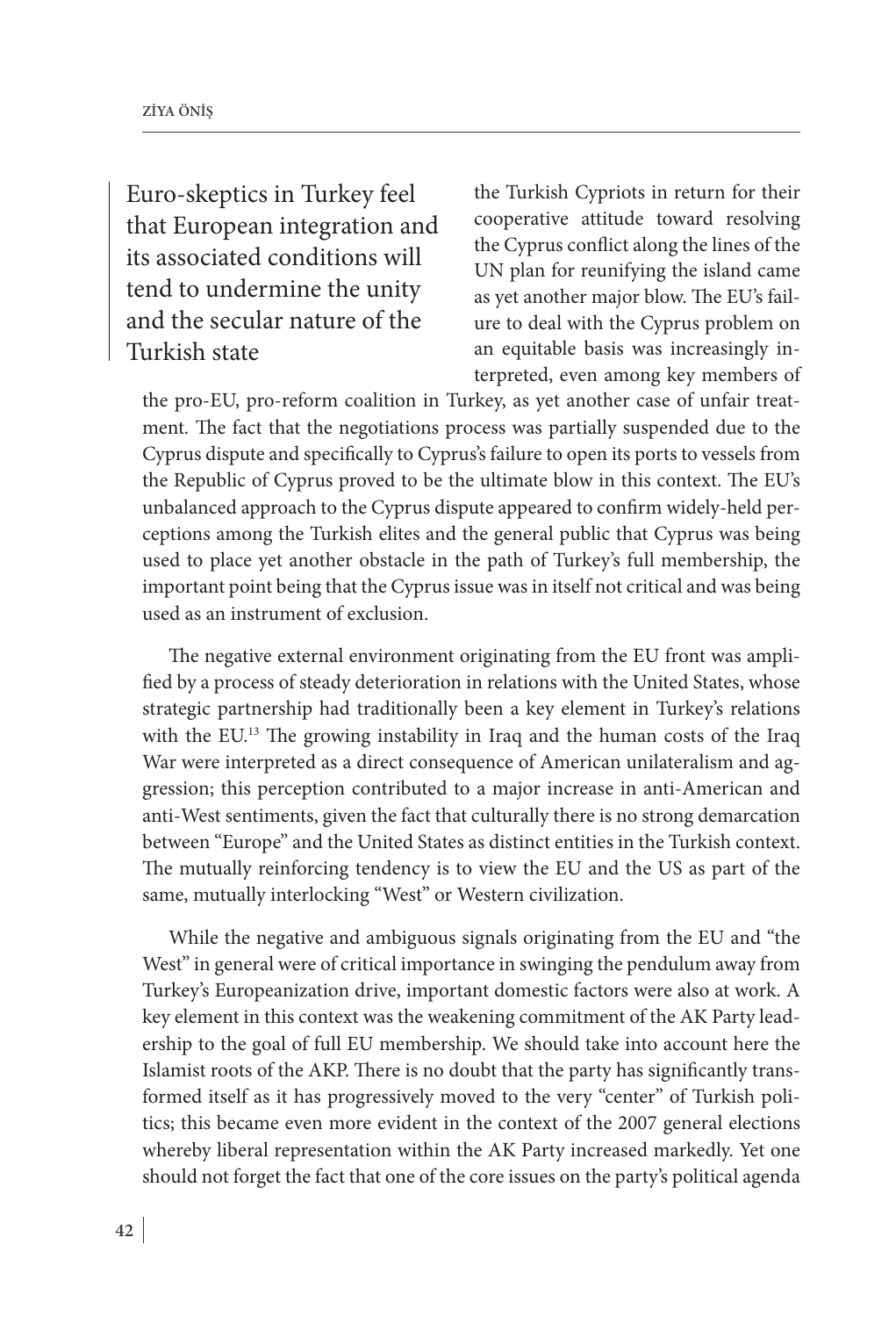is that of "religious freedoms." It can be argued that the party leadership realized, through encounters with some of the key decisions of the European Court of Human Rights, that the domain of action for a religion-based party within the EU is clearly circumscribed.14 This insight might also have been instrumental in reshaping the attitudes of the party leadership to the question of EU membership. Whatever the case may be, evidence of a loss of enthusiasm is evident in the fact that the AK Party government has not actively pushed for some of the key reforms emphasized by the EU.

The elections of July 2007 represented a major opportunity for the AK Party to revitalize Turkey's Europeanization and reform agenda. The party emerged from the election with an even larger coalition of support and this broad-based public support could have been utilized to reactivate a large-scale reform agenda. True, certain steps have been undertaken to modify the notorious article 301 of the penal code and new legislation has been introduced to protect the rights of Turkey's non-Muslim minorities. However, these measures have been implemented in a rather defensive and lukewarm manner. Given its broad mandate, the government could have taken more radical steps such as abolishing article 301 of the penal code altogether. Likewise, opening the Halki Seminary could have represented a major move in terms of recognizing the rights of Christian minorities. Instead, with an exaggerated sense of its own power and a diminished sense of the importance of the EU anchor, the party leadership clearly missed an opportunity during the fall of 2007. The proposal involving a new constitution was an important reform initiative very much in line with the spirit of EU conditionality. Yet instead of pushing for a new constitution in a vigorous manner and trying to forge the kind of societal consensus needed to render such a radical project workable, the party's focus increasingly shifted towards the promotion of fundamental religious freedoms such as allowing female students to wear the headscarf in the universities. Arguably, the crucial mistake here was to present these issues in an isolated fashion in the form of a constitutional amendment and not as part of a broader reform package. The party's narrow focus, in turn, helped to create a very serious backlash and even alienated liberal opinion which had hitherto been quite supportive of the AK Party's reformist and moderate credentials.

Ironically, the optimistic mood of the immediate post-election era was replaced by a serious re-polarization of Turkish society, culminating in the court case against the AK Party in the early part of 2008 on the grounds that it had violated the very basis of Turkey's secular constitutional order. The consequences of these developments for Turkey-EU relations have been rather negative. From a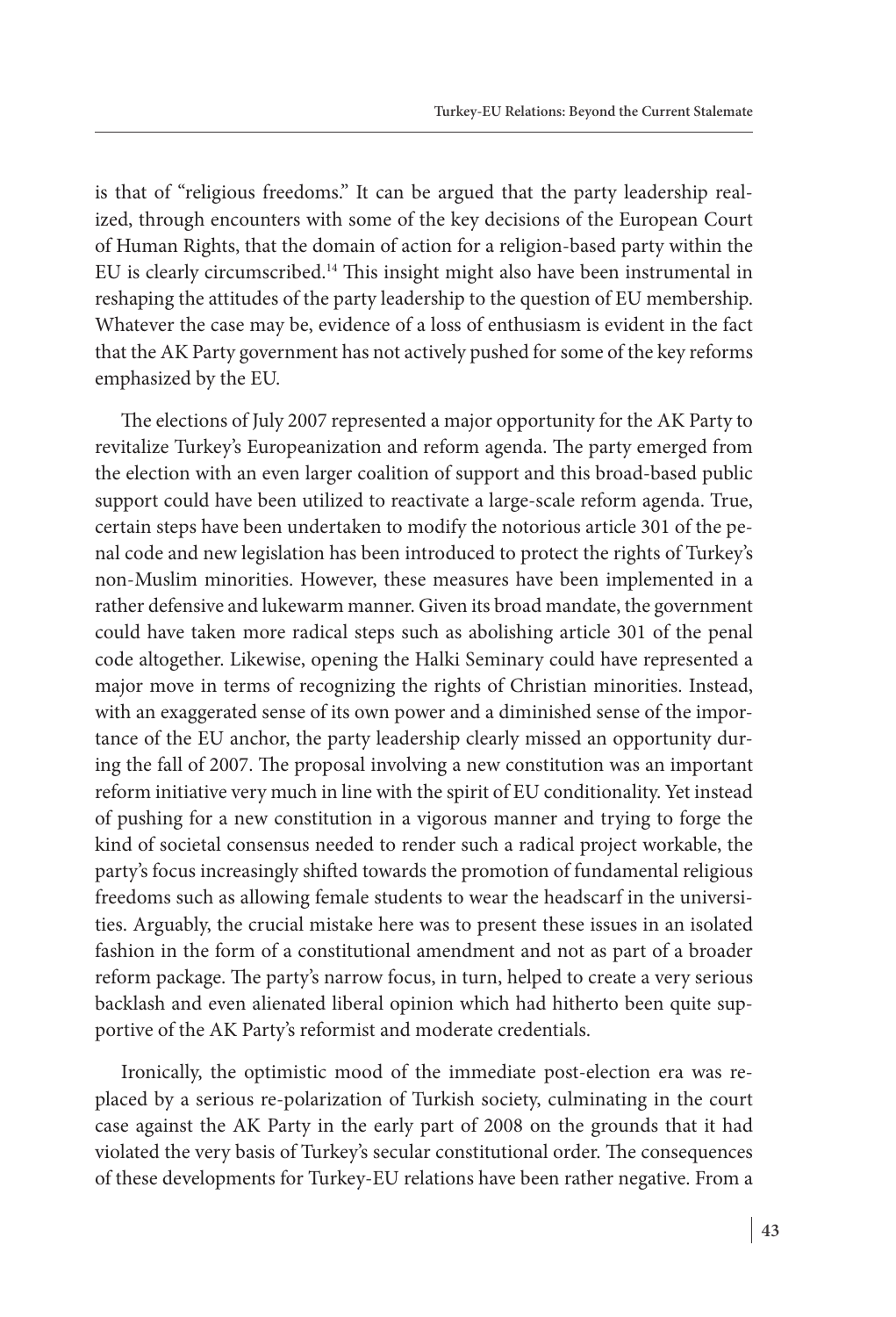With key chapters for negotiation already suspended, the government in power is likely to pursue a loose Europeanization agenda of gradual reforms that fall considerably short of deep commitment to full membership

European perspective, this set of events appeared to raise fundamental questions about Turkey's democratic credentials and has clearly empowered those members of European society committed to excluding Turkey on the grounds of culture and identity, whilst leaving Europe's pro-Turkey factions in a highly defensive position. The eventual verdict of the Constitutional Court in the summer of 2008 did not involve the closure of the AK Party, although the party did receive

a serious warning and faced monetary penalties. Ultimately, the Court's decision helped to reverse the high degree of uncertainty which the case had generated, and brought an air of stability back into Turkish economic and political life, creating the potential for a new opening in Turkey-EU relations.

### **Back to a Vicious Cycle? The Emergence of a Grand Coalition for a Special Partnership**

There is no doubt that the EU membership process has enjoyed considerable support among different groups both in Turkey and in Europe. Otherwise, the process would not have reached the stage of accession negotiations. In Europe, whilst public support for Turkish membership has been weak, there has nevertheless been strong support among certain sections of the elite depending on their visions of the future of the EU integration process. Those elements which have been particularly favorable to Turkish membership are those that see the future of the EU moving in a more intergovernmental direction and at the same time envisage a strong role for the EU as a security actor. The same elements tend to place a very high premium on the transatlantic alliance and the role of the United States. Hence, not surprisingly, Britain, the new member states and the Scandinavian countries have emerged as important supporters of Turkish membership aspirations in recent years. Similarly, Turkish membership appears to enjoy acrossthe-board political support in all major Mediterranean countries with the notable exception of France. With that said, divisions also exist across the political spectrum in individual countries. Unlike France, for example, both German elite and German public opinion are divided on the issue of Turkish membership. Social democrats, with their more flexible and culturally open visions of Europe, tend to be more receptive to Turkish membership. It was, after all, Germany under the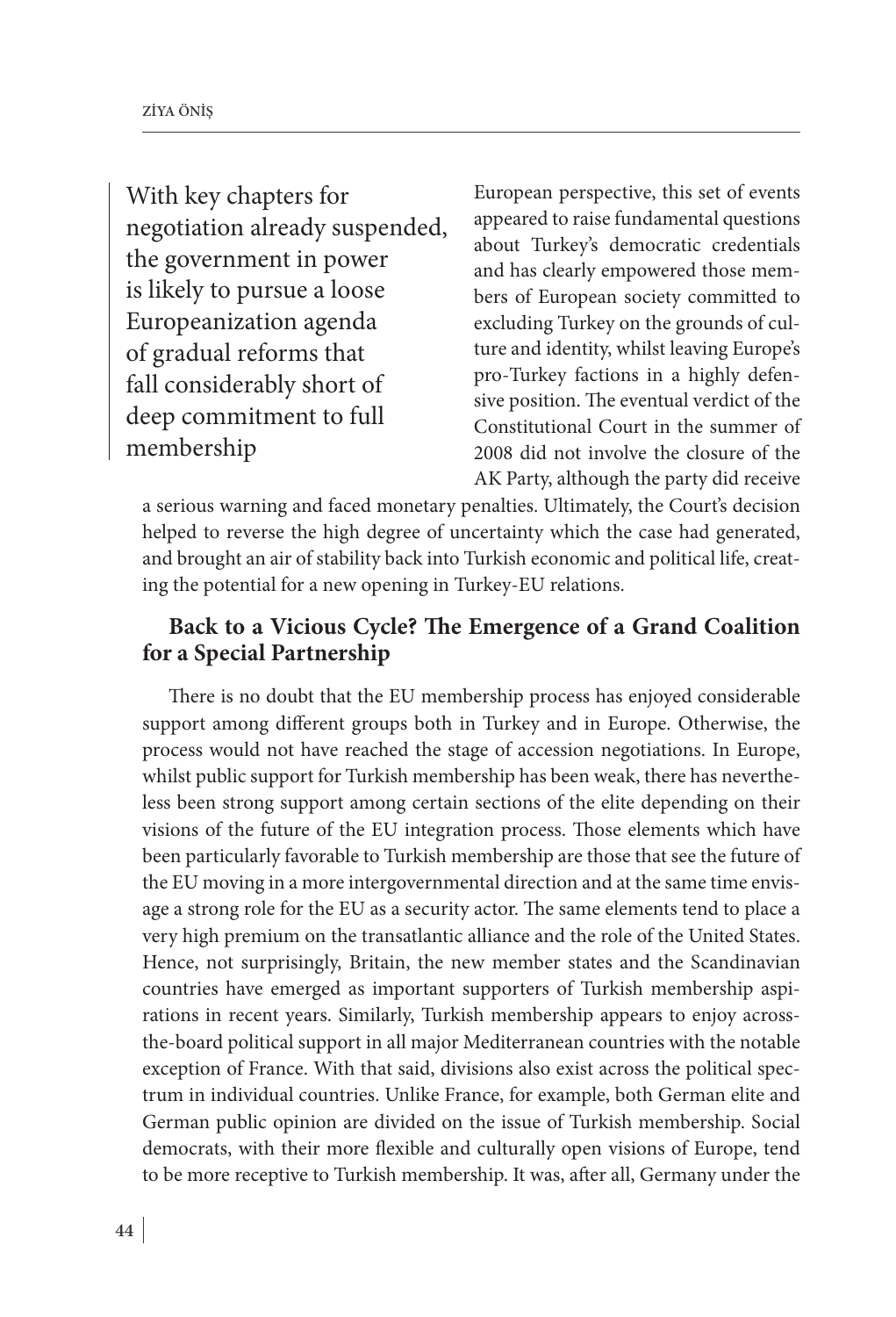leadership of Schröder that provided the strongest support for Turkish membership in the process leading up to the crucial Helsinki decision of the EU Council in December 1999.15

The critical point, therefore, is that the EU is not a monolithic entity and there is sizeable actual and potential support at the elite level for Turkish membership which can be cultivated by Turkey' political elites. The problem in the current context, however, is that the EU's pro-Turkey coalition has become rather subdued and defensive. Similarly, the various elements which have been supporters of EU membership within Turkey appeared to have lost much of their enthusiasm and commitment. In contrast, the opponents of Turkey's EU membership have become much stronger and more vocal, and have effectively formed a grand coalition in favor of Turkey's exclusion from the EU.

On the surface, Turkey-skeptics in Europe and Euro-skeptics in Turkey tend to be quite different. Turkey-skeptics in Europe, strongly embodied in the personalities of leaders like Sarkozy and Merkel, hold that Turkey is not a natural insider in a culturally-bounded vision of Europe and the associated deep integration process. Euro-skeptics in Turkey, on the other hand, feel that European integration and its associated conditions will tend to undermine the unity and the secular nature of the Turkish state.<sup>16</sup> Looking beneath the surface, however, one can identify common elements. In both cases, a politics of fear, specifically the fear of fragmentation, appears to be a central factor. In the European context, these fears are based on the expectation that Turkish accession will serve to fragment Europe and jeopardize its further cohesion and governability. The negative outcomes are expected to manifest themselves both in the cultural realm, by undermining the cultural homogeneity of Europe, as well as in the economic realm, with massive migration from Turkey resulting in a loss of jobs on a grand scale for established European citizens. The second common element is that those who support a special partnership for Turkey are those who stand to lose the most from the globalization process.

Crucial developments in the internal politics of Europe over the past few years have undoubtedly made a deep, negative impact on Turkish membership prospects. One of the striking developments in Europe in recent years has been the development of right-wing populism based on the fears of immigration and loss of jobs fuelled by the rise of Islamophobia.17 There is no doubt that the events of 9/11 have left a deep imprint on the European landscape and have clearly helped to fuel anti-Muslim sentiments at the level of the general public. The clear swing of the pendulum toward right of center, Christian Democratic parties in recent years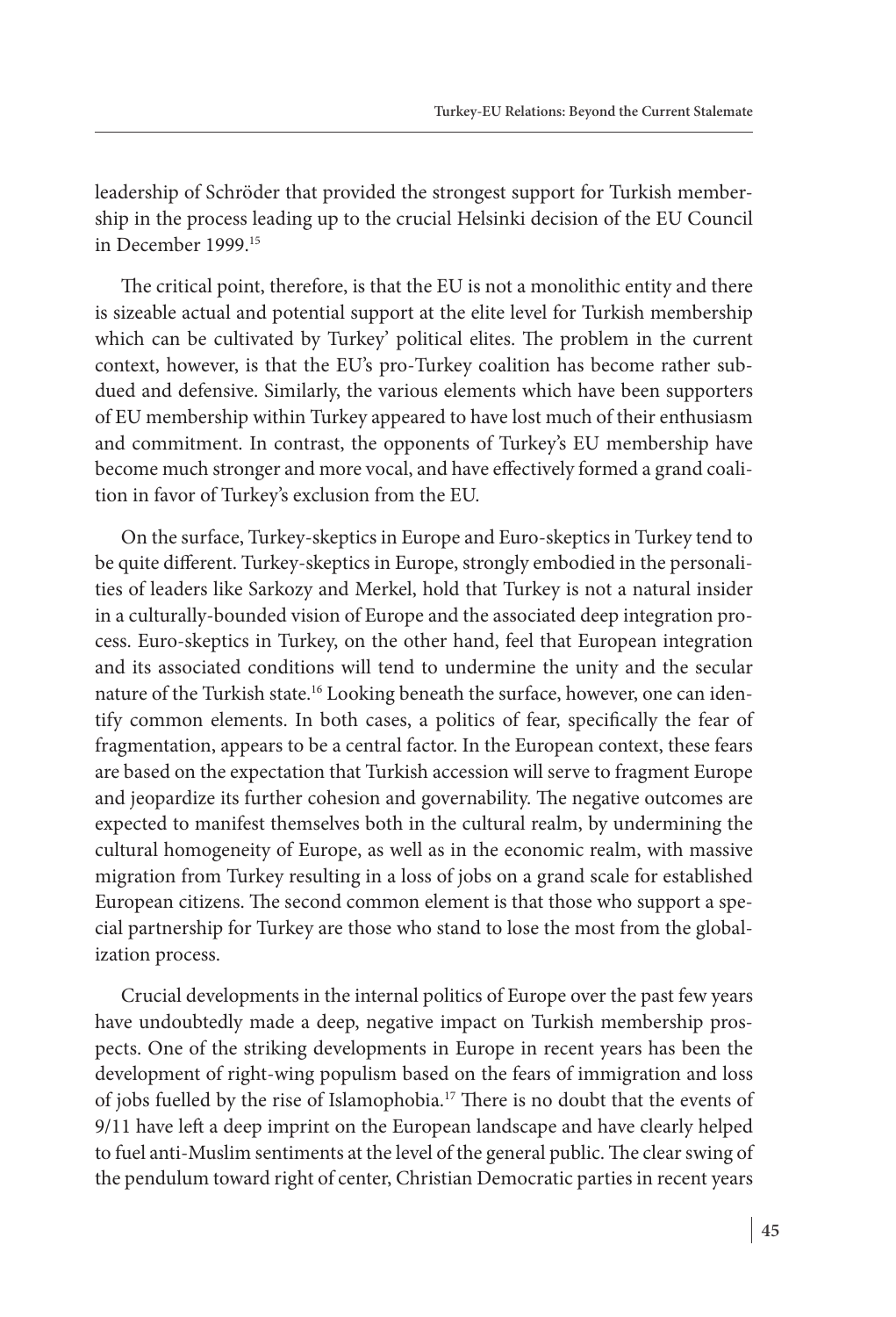has also generated an unattractive environment for Turkish membership and has helped to corner supporters of Turkish membership both at home and abroad in a heavily defensive position. What is important to recognize, however, is that the "Turkey question" is a reflection of deeper uncertainties and fears in European societies and the problems that they face in adapting themselves to the pressures of globalization.

#### **Looking to the Future: Grounds for Optimism**

The prospects of Turkey's ambitions for full EU membership do not appear to be very bright in the current conjuncture. The "grand coalition for special partnership" appears to be firmly entrenched. Perhaps even most worrisome, on the top of the dramatic decline in public support for EU membership in Turkey, is the loss of enthusiasm on the part of the liberal, pro-European elites for the EU membership process. With key chapters for negotiation already suspended, the government in power is likely to pursue a loose Europeanization agenda of gradual reforms that fall considerably short of deep commitment to full membership. The pursuit of a loose Europeanization agenda, needless to say, is perfectly consistent with the vision of a privileged partnership.

There is no doubt that the EU membership process for Turkey has lost much of its early momentum. Yet there are important developments that could make one more optimistic about the future. First, the fact that the Constitutional Court case against the governing party did not end in a decision to ban the party constitutes, from a short-term perspective, a favorable development. The outcome of the court case against the AK Party could have had very serious destabilizing consequences for domestic politics and the economy, as well as for the future trajectory of Turkey-EU relations. In European circles, a decision to close the party could have been interpreted as a major breakdown of democratic order in Turkey with the natural consequence of suspending the negotiation process altogether. It would then have been very difficult to revitalize the negotiation process. Second, the change of government in Southern Cyprus, and more recently, the re-initiation of formal negotiations for the reunification of the island have helped to create a new climate of hope for an equitable settlement of the Cyprus dispute. Although it is too early to predict the final outcome, there is at least a possibility that it will be positive, a result that would then help to eliminate a major hurdle on the path of Turkey's progress towards EU accession.

European integration and Turkey-EU relations are both long-term historical processes. In spite of serious ups and downs and periodic crises along the way, the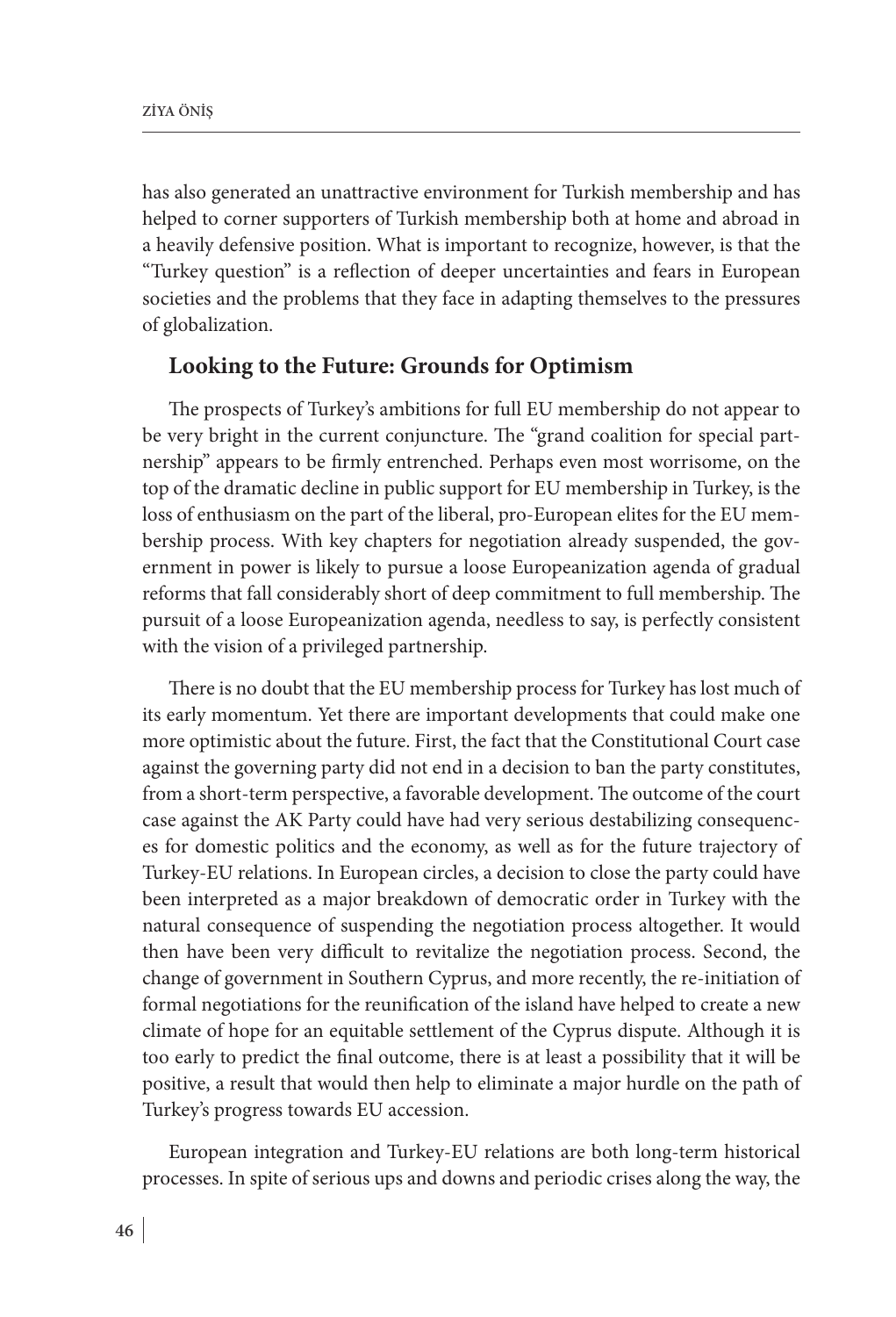long-term trend has clearly been in the direction of deepening both the EU's internal integration process and Turkey's integration process with the EU. Longterm historical processes are difficult to reverse, and reversal becomes particularly difficult once the critical decision is taken to initiate EU negotiations with a candidate country. Indeed, no country Long-term historical processes are difficult to reverse, and reversal becomes particularly difficult once the critical decision is taken to initiate EU negotiations with a candidate country

has reached the point of negotiations and then failed to qualify as a full member. Having set the target of full membership as a long-term goal and having invested so much in one another, ending up with anything less than full integration will represent a sense of failure and a certain loss of credibility on both sides. Hence, a sense of historical perspective tends to inject an air of optimism regarding the future course of the integration process as well as the possibility of Turkish accession to the EU as a full member.

The current constitutional crisis in the EU may ironically create an opportunity for Turkey. Clearly what is at stake in the constitutional debate is the future direction of the European project. If the outcome of the constitutional crisis is the development of the EU more in the direction of what Jan Zielonka calls a loosely structured "medieval empire" (which is broadly consistent with the British vision rather than the kind of deep integration project favored by the French), this will naturally embody very significant implications for the future place of Turkey in the European context.18 If the future path of the EU does involve a British-style integration process of a relatively loose, intergovernmental Europe with relatively flexible boundaries that allow significant scope for national autonomy, the prospects for Turkish accession will be considerably improved. In contrast, if the prevailing style of integration is based on the French project of deep integration – the idea of Europe as a "place" with fixed boundaries as opposed to a flexible "space" – the natural inclination will be to include Turkey as an "important outsider" rather than a "natural insider" in a special partnership arrangement. Our interpretation of the current constitutional impasse in Europe that reached a peak with the negative vote in the Irish referendum of June 2008 is that the dominant tendency in the foreseeable future is likely to conform to the first scenario, i.e. flexible integration, which clearly constitutes a development in Turkey's favor.

In the current conjuncture, the EU is clearly suffering from enlargement fatigue having absorbed ten new members in 2004 and two additional members in 2007.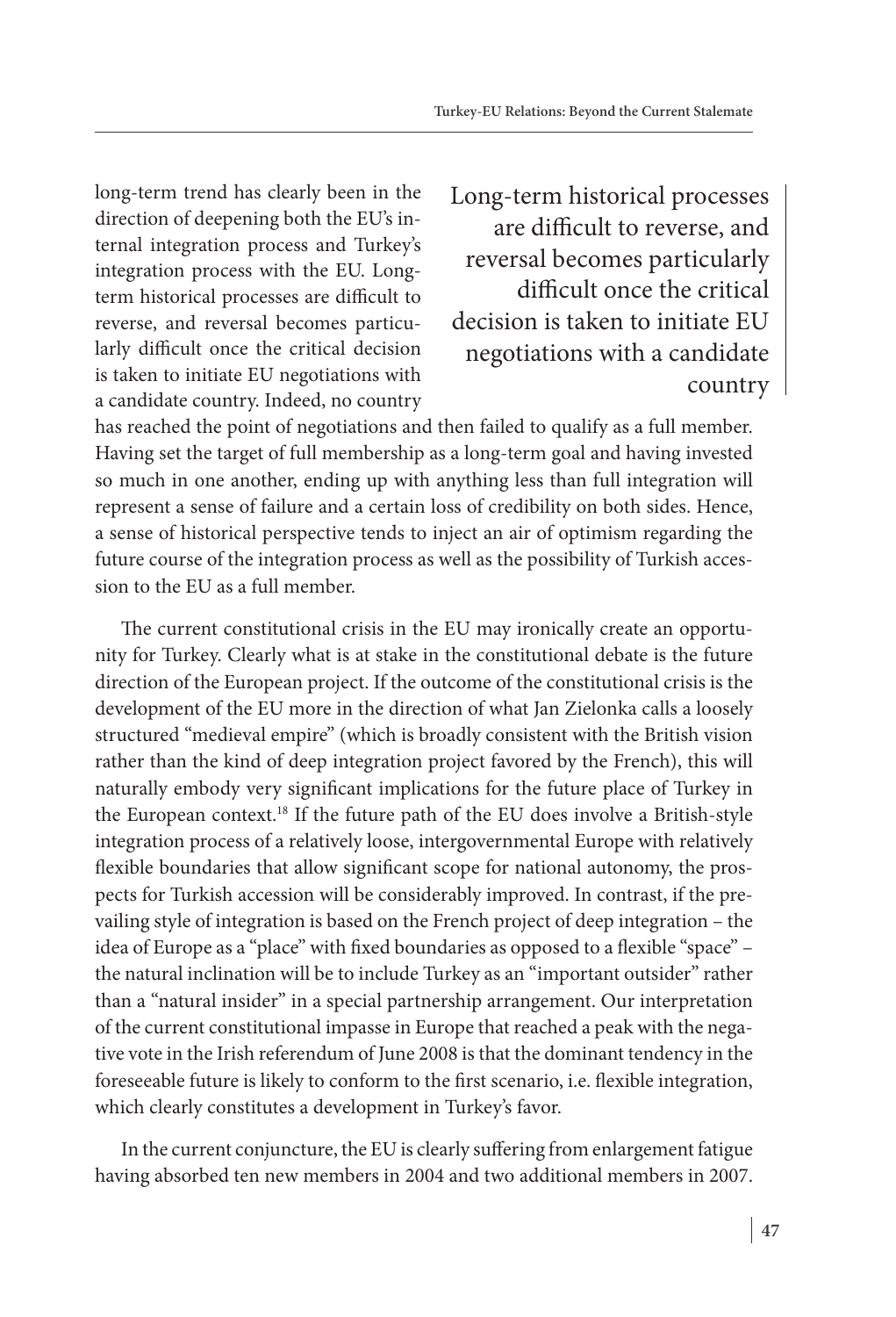Turkey needs to cultivate not only elite support, but also support at the level of the individual citizens of Europe in order to accomplish its longterm goal of EU membership

Furthermore, this was the most complex wave of enlargement to date, involving the incorporation of countries with deep legacies of communist regimes. Again, a sense of historical perspective suggests, however, that the current enlargement fatigue is unlikely to be a permanent phenomenon. Within the course of the

next five to ten years, the EU may again find itself in the midst of a new wave of enlargement that would involve expansion towards the Balkans and Eastern Europe at the same time. There is already strong support for further enlargement of the EU towards the East among the new member states. The Poles, for example, have emerged as vocal supporters of Ukrainian membership. In a world of Russian assertion, given the solid base of support for further eastward enlargement among the new member states, both for cultural and security reasons, it is highly probable that a new wave of enlargement will take place in the medium-term. Once this process gathers momentum, it might be difficult to exclude Turkey from the ongoing dynamic.

A favorable external environment for enlargement is quite crucial for revitalizing Turkish membership aspirations in the medium term. A favorable external context *per se,* however, is insufficient and needs to be accompanied by a parallel process: the emergence of a strong political movement at home that is deeply committed to the reform process and to EU membership. Clearly, a crucial element in this context will be the position of the secular middle classes in Turkey. If these groups in Turkish society feel that full membership in the EU is a necessary anchor for preserving a liberal constitutional order and preventing their marginalization in an increasingly conservative Turkish society, they may create the impetus for the emergence of a political movement which, in turn, could capitalize on a possible wave of further enlargement to successfully press for Turkey's inclusion in the EU as a full member.

#### **Endnotes**

1. See, in this context, Loukas Tsoukalis, *What Kind of Europe?* ( New York: Oxford University Press, 2003).

2. For the details of this process see, Ziya Öniş and Caner Bakır, "Turkey's Political Economy in the Age of Financial Globalization: The Significance of the EU Anchor," *South European Society and Politics,* Vol. 12, No. 2 (June 2007), pp. 147-164; and Kemal Derviş, Michel Emerson, Daniel Gros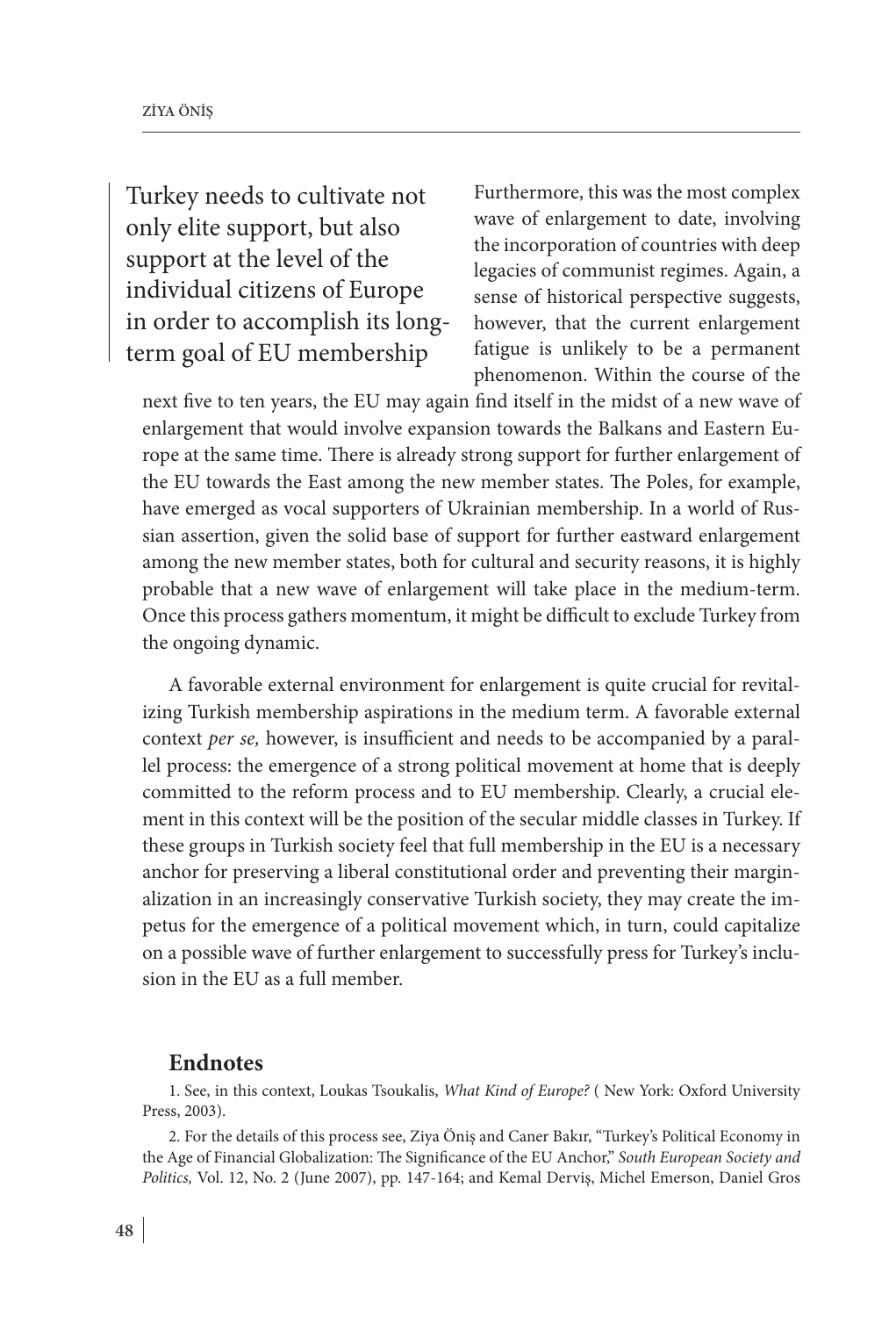and Sinan Ülgen, *The European Transformation of Modern Turkey* (Brussels: Center for European Policy Reform, 2004).

3. Mehmet Uğur, *The European Union and Turkey: An Anchor/Credibility Dilemma* (Aldershot: Ashgate, 1999).

4. See Öniş and Bakır, "Turkey's Political Economy in the Age of Financial Globalization: The Significance of the EU Anchor" for further details.

5. For detailed treatment of the democratization reforms see Ergun Özbudun and Serap Yazıcı, *Democratization Reforms in Turkey* (Istanbul: TESEV Yayınları, 2004); Senem Aydın and E. Fuat Keyman, "Europeanization and the Transformation of Turkish Democracy", CEPS Working Paper, No. 6072 (Brussels: Center for European Policy Reform, 2004); and Meltem Müftüler-Baç, "Turkey's Political Reforms: The Impact of the European Union," *South European Society and Politics,* Vol. 10, No. 1 (April, 2005), pp. 16-30.

6. For a detailed treatment see Kemal Kirişçi, "Turkish Foreign Policy in Turbulent Times," *Chaillot Paper,* No: 92 (Paris: EU Institute for Security Studies, 2006)*.* See also the special issue of Insight Turkey (Turkey's Rising Soft Power) Vol. 10, No. 2 (2008).

7. This slogan provided the inspiration for the AK Party's foreign policy. For the intellectual basis of Turkey's changing foreign policy during this period see Ahmet Davutoğlu, *Stratejik Derinlik. Türkiye'nin Uluslararası Konumu* (Istanbul: Küre Yayınları, 2001).

8. On the distinction between benign and coercive regional power see Ziya Öniş and Şuhnaz Yılmaz, "The Turkish-EU-US Triangle in Perspective: Transformation or Continuity?," *The Middle East Journal,* Vol. 59, No. 2 ( Spring, 2005), pp. 265-284.

9. For a detailed elaboration see Ziya Öniş and Şuhnaz Yılmaz, "Between Europeanization and Euro-asianism: Foreign Policy Activism in Turkey during the AKP Era," forthcoming in *Turkish Studies* (Spring, 2009).

10. Euro-barometer results indicate public support for EU membership of slightly over 50% for July 2007. The results are available at http://ec.europe.eu/public-opinion/index\_en.htm.

11. For a good discussion of the negotiating framework and its limitations from a Turkish point of view, see Kemal Kirişçi, "The December 2004 European Council Decision on Turkey: Is it an Historic Turning Point?," *The Middle East Review of International Affairs,* Vol. 8, No. 4 (December 2004).

12. See E. Fuat Keyman and Senem Aydın, "The Principle of Fairness in Turkey-EU Relations," *Turkish Policy Quarterly,* Vol. 3 (Fall, 2004), pp. 83-85.

13. See Öniş and Yılmaz, "The Turkish-EU-US Triangle in Perspective: Transformation or Continuity?," pp. 265-284 for further elaboration.

14. In the case of Leyla Şahin versus Turkey of June 2004, the European Court of Human Rights decided in favor of Turkey. The banning of headscarves at the University of Istanbul did not violate Article 9 of the European Convention on Human Rights.

15. For a detailed treatment of the components of the pro-Turkey coalition within the EU see Ziya Öniş, "Turkey's Encounters with the New Europe: Multiple transformations, Inherent Dilemmas and the Challenges Ahead," *Journal of Southern Europe and the Balkans,* Vol. 8, No. 3 (December, 2006), pp. 279-298.

16. See Hakan Yılmaz, "Turkish Populism and the Anti-EU Rhetoric," *Perceptions and Misperceptions in the EU and Turkey: Stumbling Blocks on the Road to Accession* (Leiden, Holland: Centre for European Security Studies (CESS) and Turkey Institute, June 2008.)

17. For a good analysis with special reference to the Dutch context, see Rene Cuperus, "Europe's